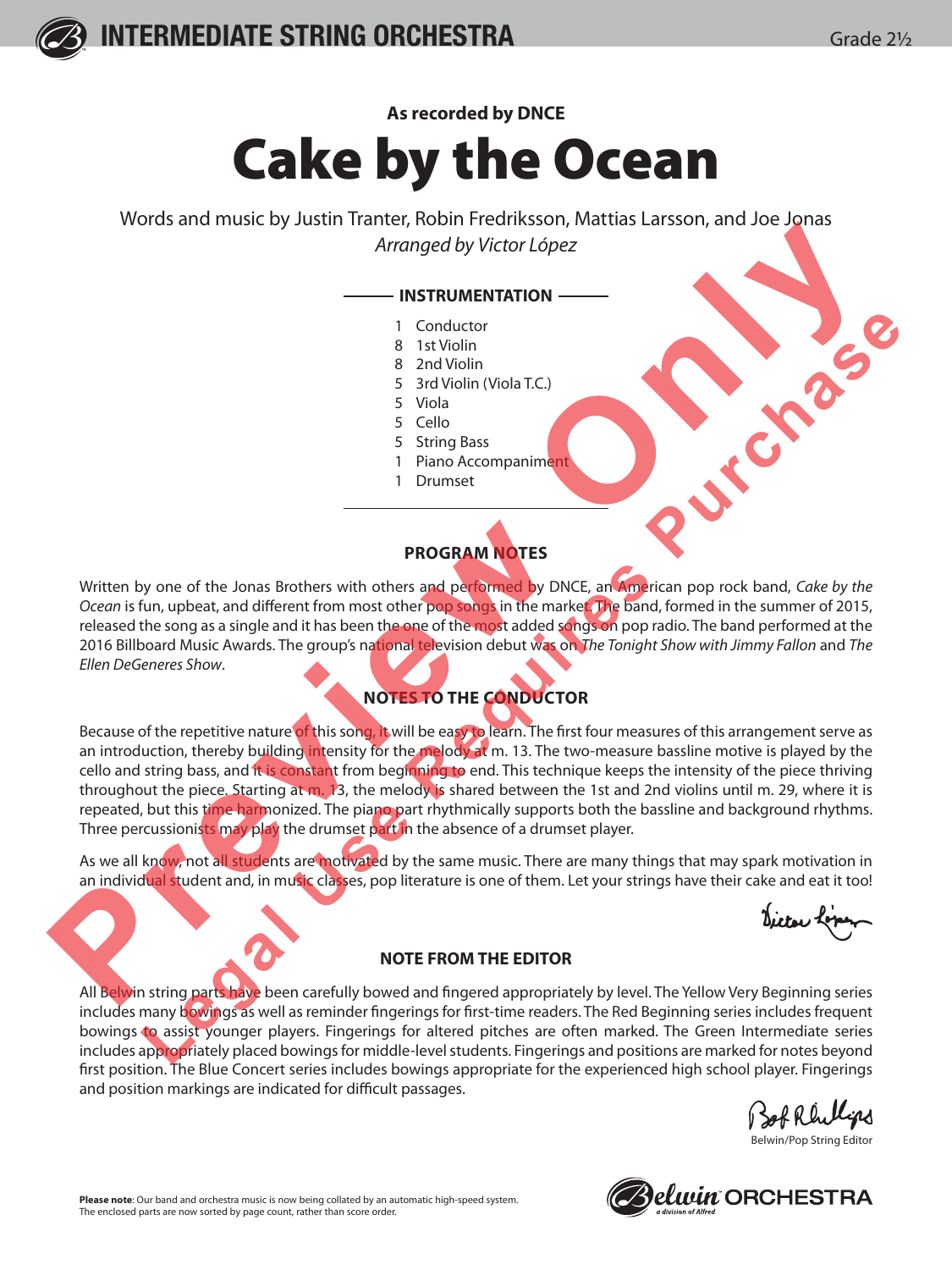# As recorded by DNCE **Cake by the Ocean**

CONDUCTOR SCORE Duration - 2:15

Words and music by Justin Tranter, Robin Fredriksson, Mattias Larsson and Joe Jonas *Arranged by Victor López* 

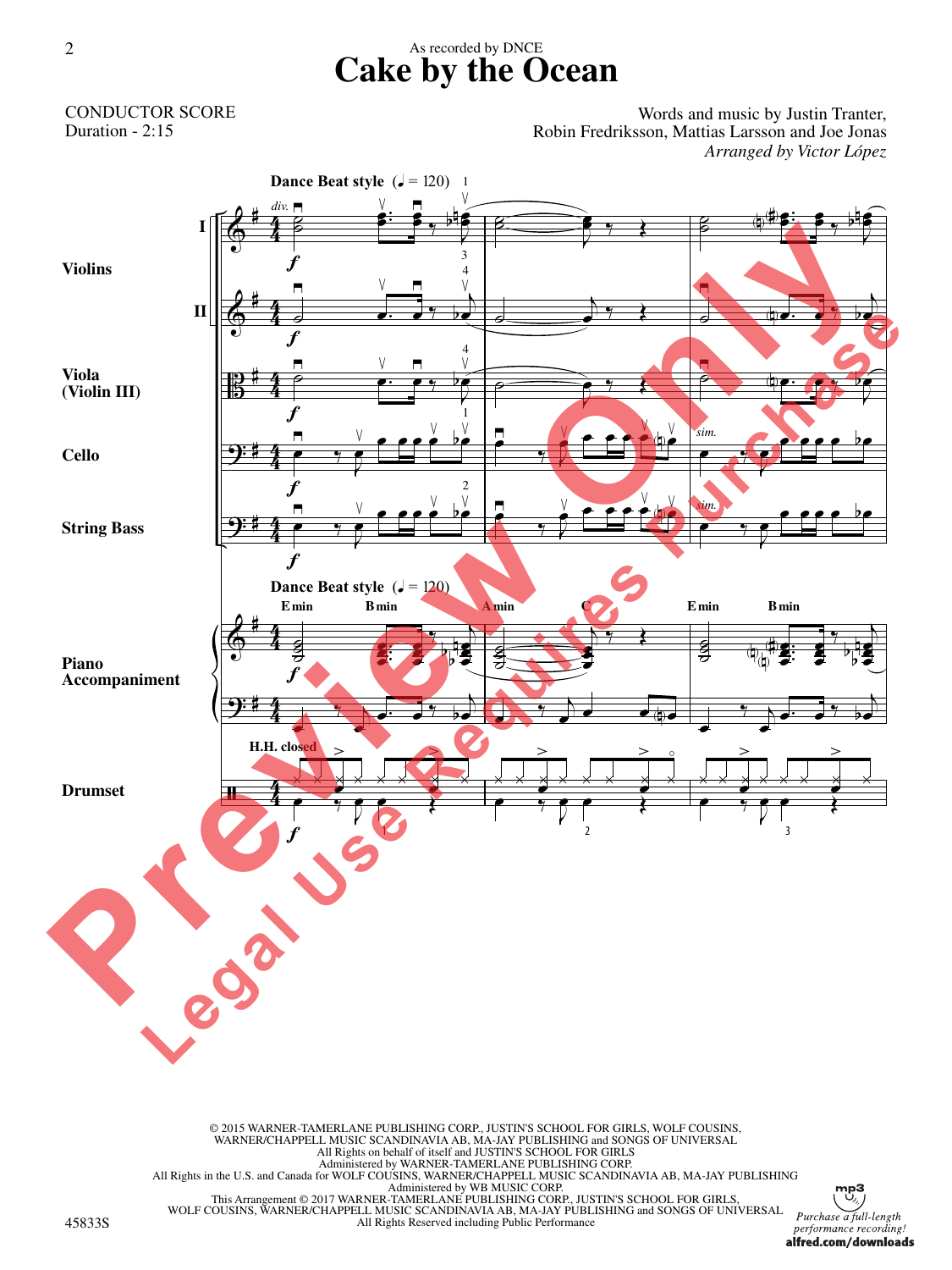

3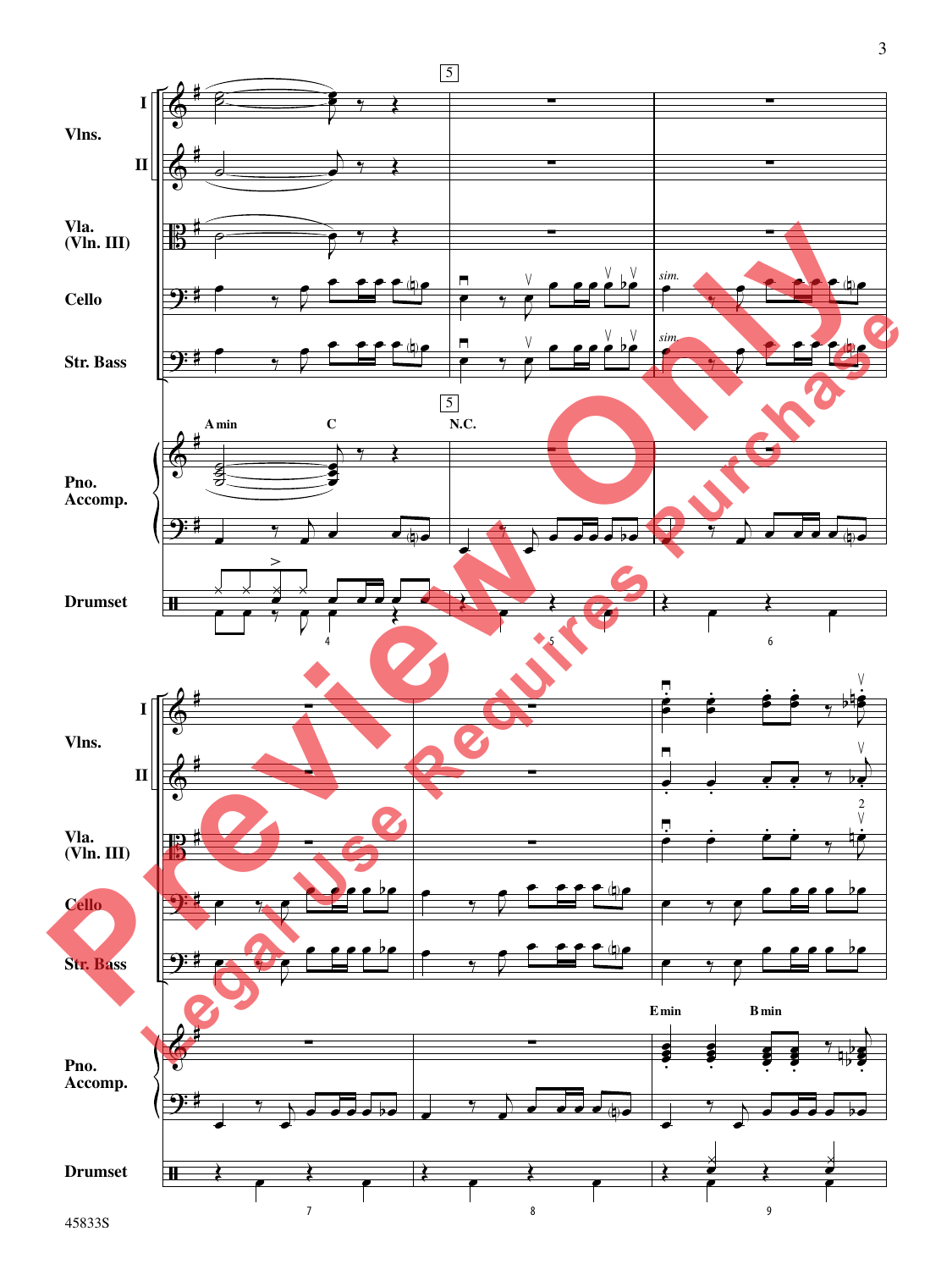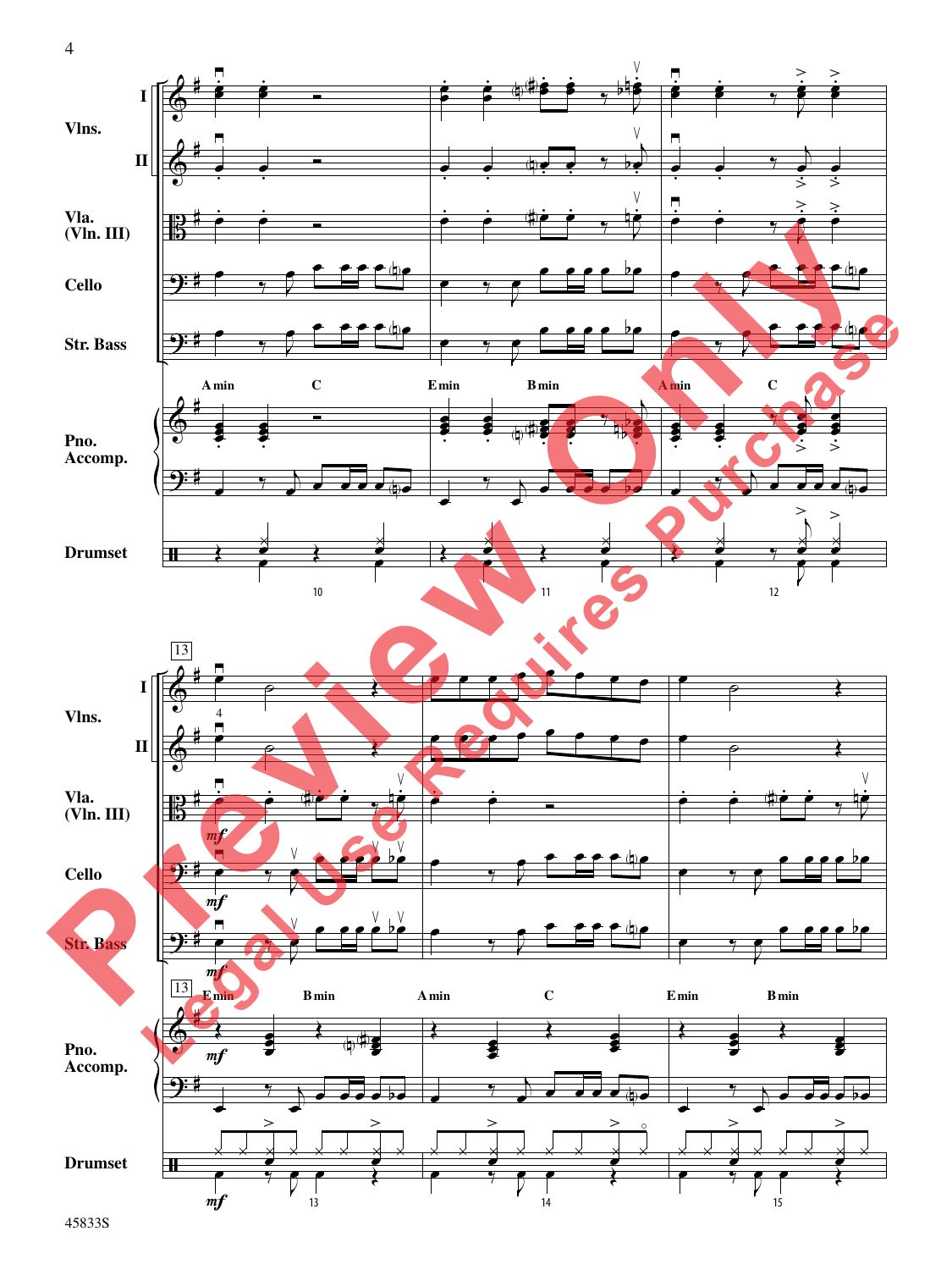![](_page_4_Figure_0.jpeg)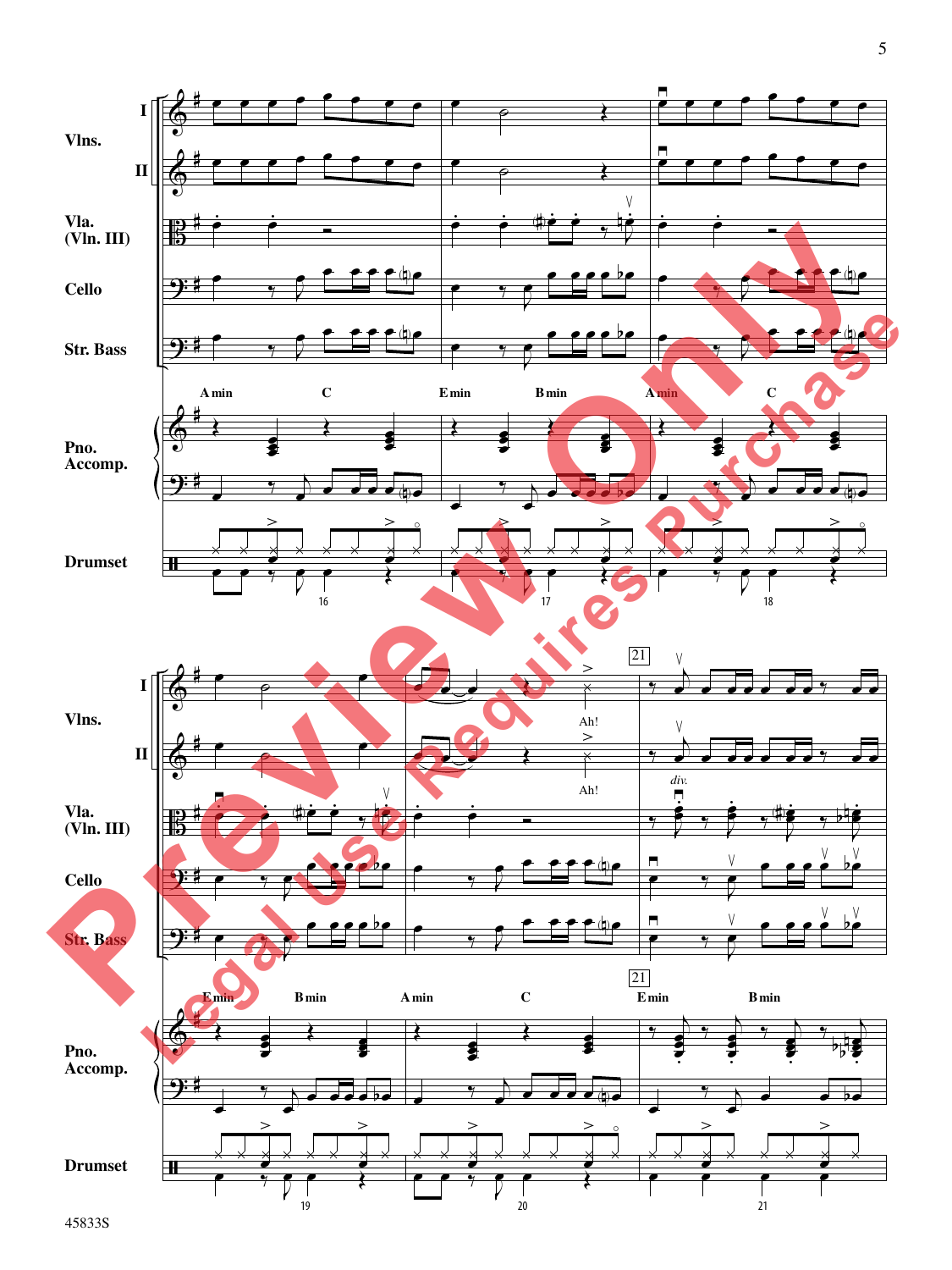$\Phi$  $\pmb{\Phi}$ B  $\bullet$  $9:$  $\pmb{\Phi}$ <u>.</u>  $\bf H$ # # # # # # **Vlns. I II Vla. (Vln. III) Cello Str. Bass Pno. Accomp. Drumset**  $e$   $e$   $e$   $e$   $e$   $e$   $\rightarrow$  $\ge$ <br>Hoh!  $\bullet$   $\bullet$   $\bullet$   $\bullet$   $\bullet$   $\star$ > Hoh!  $\frac{1}{\sqrt{2}}$ ė<br>P  $\frac{1}{2}$   $\frac{1}{2}$   $\frac{1}{2}$ ė<br>R  $\frac{1}{2}$   $\frac{1}{2}$   $\frac{1}{2}$ .<br>P  $\frac{1}{2}$  ,  $\frac{1}{2}$   $\frac{1}{2}$  $\frac{1}{\frac{1}{2}}$ œ ‰ J <u>e e e e q</u> œ ‰ J <u>e e e e q</u>  $\rightarrow$ œœ e<br>م .  $\gamma$ œœ e<br>م .  $\gamma \rightarrow$ œœ e<br>م .  $\gamma$ <sub>i</sub> dhe œœ ē<br>.  $\overline{\Phi^{(0,0)}_{\ \ \, \bullet}}$  $\bullet$  $\begin{array}{|c|c|c|}\n\hline\n\end{array}$ 22  $\overline{\star}$   $\overline{\star}$ œ  $\geq$ ¿ ¿ ¿ ¿ œ  $\geq$  $\times$ o ——*∙*<br>● ● ● ● **Amin C**  $\frac{1}{7}$ œ <sup>œ</sup> <sup>œ</sup> <sup>œ</sup> <sup>œ</sup> <sup>œ</sup> ‰ <sup>j</sup> œ  $\frac{1}{2}$ œ ≤  $\overline{c}$   $\overline{c}$   $\overline{c}$   $\overline{c}$   $\overline{c}$ œ  $\frac{1}{2}$ œœ  $\frac{1}{2}$ œœ  $\frac{1}{2}$  $\dot{\mathbf{e}}$  $\frac{1}{2}$  ,  $\frac{1}{2}$  $\frac{1}{2}$  $\bullet$   $\bullet$   $\bullet$ œ œ œ œ œ œb  $\bullet$   $\bullet$   $\bullet$ œ œ œ œ œ œb  $\cdot$ œœ ě<br>! .  $\cdot$ œœ ě<br>? .  $\overline{y}$ e<br>e<br>. .  $, \frac{1}{2}$  $\overline{b}$ . œ  $^{\bullet}$ œ  $e \rightarrow e$ 23 ¿ ¿ ¿ œ **>**<br>→  $\overline{\mathsf{v}}$   $\overline{\mathsf{v}}$   $\overline{\mathsf{v}}$   $\overline{\mathsf{v}}$ œ  $\geq$ ¿ œ œ œ œ **Emin Bmin** <sup>œ</sup> <sup>œ</sup> <sup>œ</sup> <sup>œ</sup> <sup>œ</sup> ‰ <sup>j</sup>  $\overline{\phantom{a}}$ œ  $\overline{c}$   $\overline{c}$   $\overline{c}$   $\overline{c}$   $\overline{c}$   $\overline{c}$  $\Box$ œ  $\frac{1}{\sqrt{2}}$ ė<br>P  $\frac{1}{2}$   $\frac{1}{2}$ .<br>P  $\frac{1}{2}$ œœ  $\frac{1}{2}$  $\frac{1}{\frac{1}{2}}$ œ  $\overline{2}$ e e e e que œ  $\frac{1}{2}$ e e e e die  $\rightarrow$ œœ ē. .  $\gamma \rightarrow$ œœ œ .  $\frac{1}{2}$ œœ ē<br>? .  $\gamma$  is  $\rightarrow$ œœ ē<br>.  $\overline{\Phi^{(0,0)}_{\ \ \, \bullet}}$ e we  $\qquad \qquad \bullet$ 24  $\overline{\star}$   $\overline{\star}$ œ  $\geq$ ¿ ¿ ¿ ¿ œ  $\geq$  $\times$ o ——●<br>● ● ● ● **Amin C**  $\pmb{\Phi}$  $\pmb{\Phi}$ ⋕ 9: <u>.</u> & <u>.</u>  $\bf{H}$ # # # # # # # **Vlns. I II Vla. (Vln. III) Cello Str. Bass Pno. Accomp. Drumset**  $^{\circ}$ ≥ œ œ œ œ œ œ œ œ  $^{\circ}$ ≥ **.**  $\Rightarrow$ œœ . ≥  $\mathcal{L}$ .<br>E  $\frac{1}{\sqrt{2}}$ ė<br>R  $\frac{1}{2}$  $\frac{1}{2}$  $\overline{\phantom{a}}$  $\overline{\mathbf{f}}$ e pe e be  $\mathbf{e}$  $\dot{\mathbf{f}}$ œ œ œ œ œb  $\left\langle \frac{1}{2} \right\rangle$ œœ e<br>م .  $\rightarrow$ œœ ē. .  $\left\langle \frac{1}{2} \right\rangle$  $\ddot{\bullet}$ .  $\overline{y}$  j  $\overline{p}$ . œ  $^{\bullet}$ œ  $e \rightarrow e$  $\overline{\star}$   $\overline{\star}$ œ  $\geq$ ¿ ¿ ¿ ¿ œ  $\geq$  $\times$ œ œ œ œ **Emin Bmin**  $^{\circ}$ ≤  $\frac{1}{2}$  $\overline{\smash{\gt}}$ <br>Hoh!  $^{\prime}$ ≤  $\bullet$   $\bullet$   $\bullet$   $\star$ > Hoh!  $\frac{1}{2}$ œ œ  $\frac{1}{2}$ œ œ  $\frac{1}{2}$   $\frac{1}{2}$ .<br>E  $\frac{1}{2}$  ,  $\frac{1}{2}$  ,  $\frac{1}{2}$  ,  $\frac{1}{2}$  ,  $\frac{1}{2}$  ,  $\frac{1}{2}$  ,  $\frac{1}{2}$  ,  $\frac{1}{2}$  ,  $\frac{1}{2}$  ,  $\frac{1}{2}$  ,  $\frac{1}{2}$  ,  $\frac{1}{2}$  ,  $\frac{1}{2}$  ,  $\frac{1}{2}$  ,  $\frac{1}{2}$  ,  $\frac{1}{2}$  ,  $\frac{1}{2}$  ,  $\frac{1}{2}$  ,  $\frac{1$  $\frac{1}{2}$ œ  $\frac{1}{2}$ <u>e e e e q</u> œ  $\frac{1}{2}$ <u>e e e e q</u>  $\overline{y}$ œ œœ .  $\overline{y}$ œ œœ .  $\frac{1}{\gamma}$ œœ z<br>?  $\frac{1}{\sqrt{1+\frac{1}{2}}}$ œ  $\overline{\mathbb{Q}^{(4)}}$  $\bullet$   $\bullet$   $\bullet$  $\qquad \qquad \bullet$ ¿ ¿ ¿ œ >  $\overline{\star}$   $\overline{\star}$   $\overline{\star}$ œ  $\geq$  $\overline{\cdot}$ œ œ œ œ **Amin C**  $\frac{1}{2}$ œ ≤ œ œ œ œ œ œ ‰ œ œ  $\frac{1}{2}$ œ ≤  $\bullet$   $\bullet$   $\bullet$   $\bullet$   $\bullet$   $\circ$   $\bullet$  $\nabla$ œ  $\frac{1}{2}$   $\frac{1}{2}$   $\frac{1}{2}$   $\frac{1}{2}$  $\bullet$   $\bullet$   $\bullet$ œ œ œ œ œ œb  $\bullet$   $\bullet$   $\bullet$ œ œ œ œ œ œb  $\overline{A}$ œœ e<br>م .  $\frac{1}{2}$   $\frac{1}{2}$  = œ  $^{\bullet}$ œ  $e$   $e$   $e$   $e$   $b$   $e$ ¿ œ  $>$ Œ Ó œ **Emin Bmin Preview Only Legal Use Requires Purchase**

26

27

≤

 $25$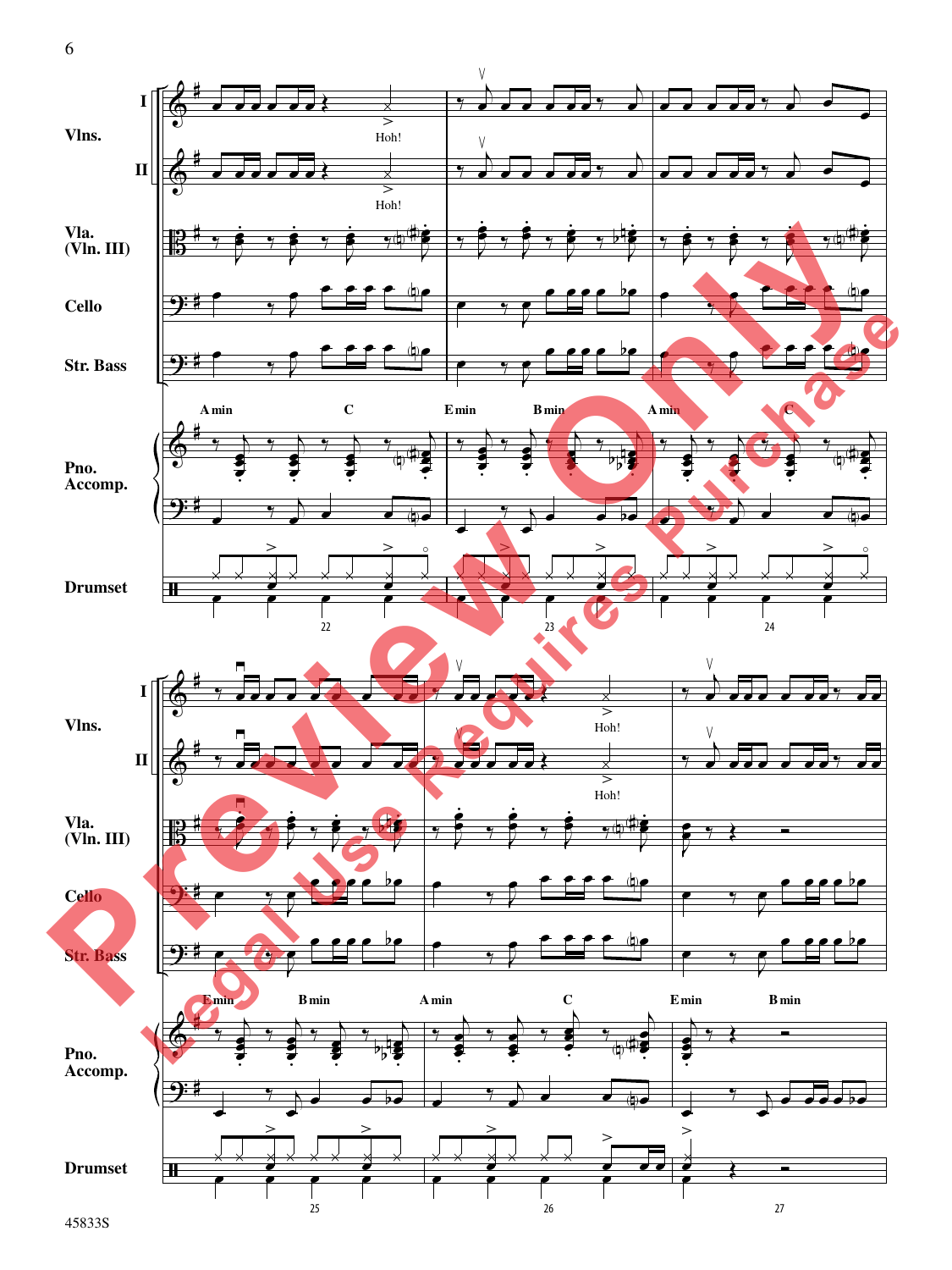![](_page_6_Figure_0.jpeg)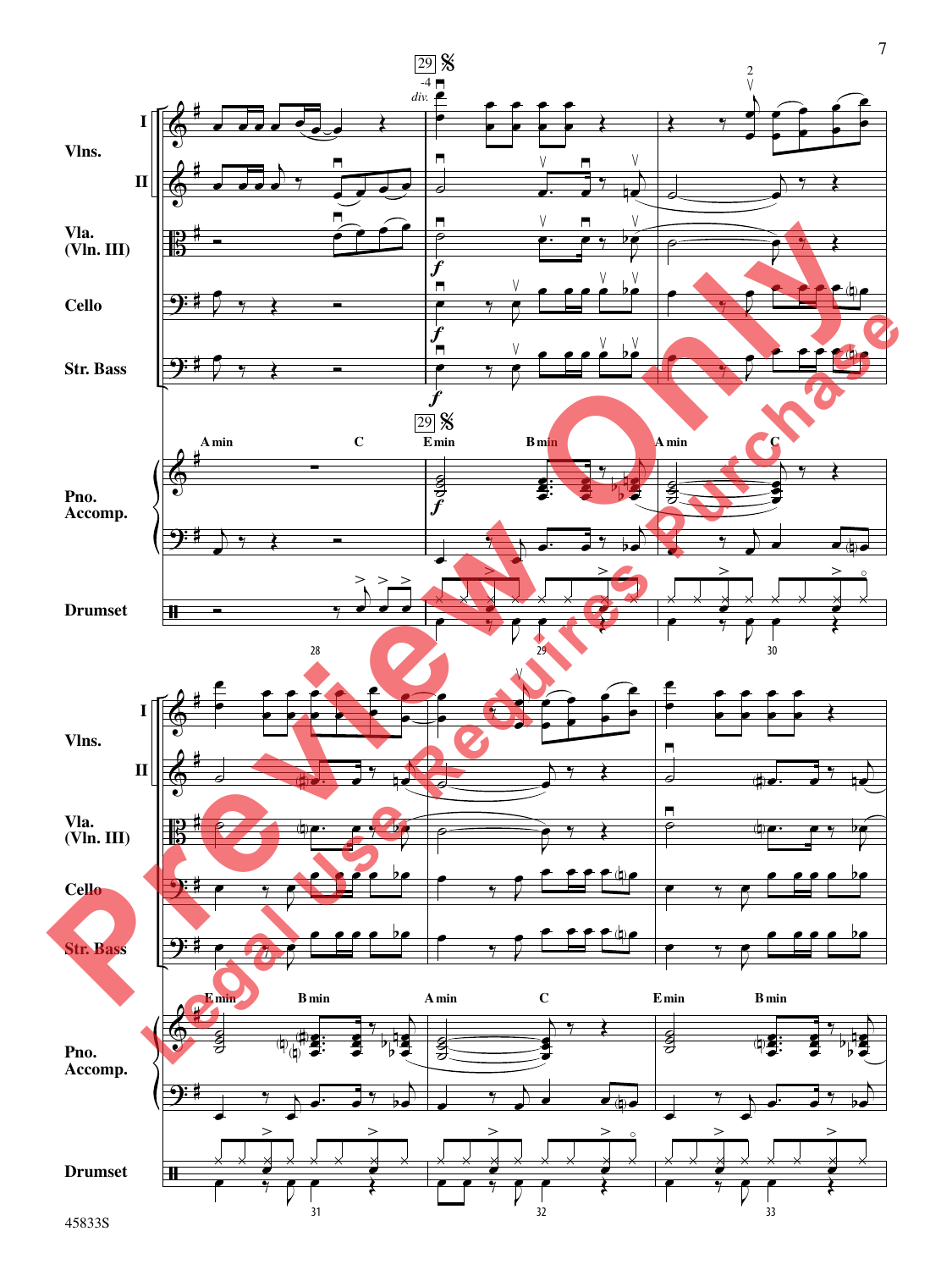![](_page_7_Figure_0.jpeg)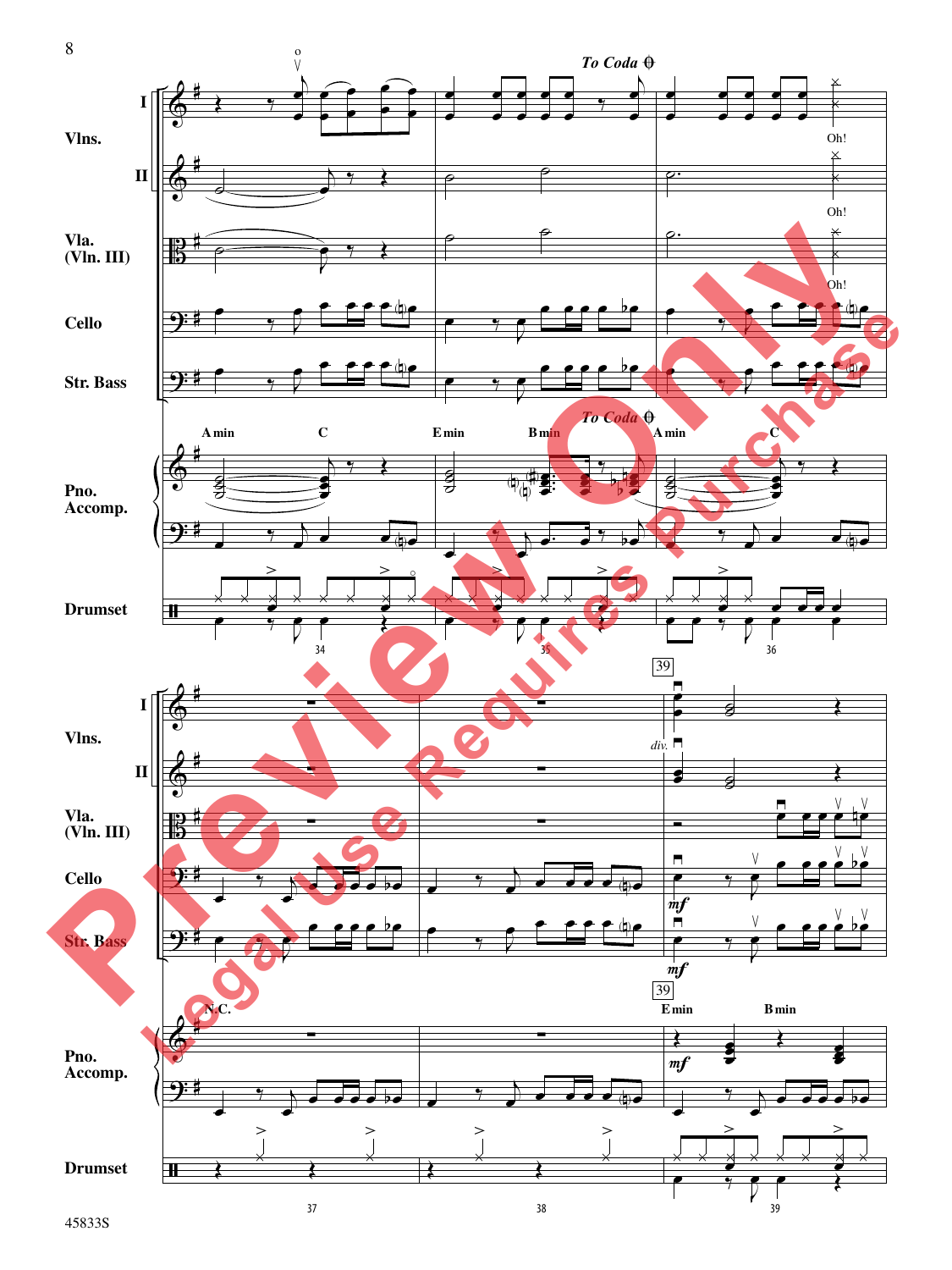![](_page_8_Figure_0.jpeg)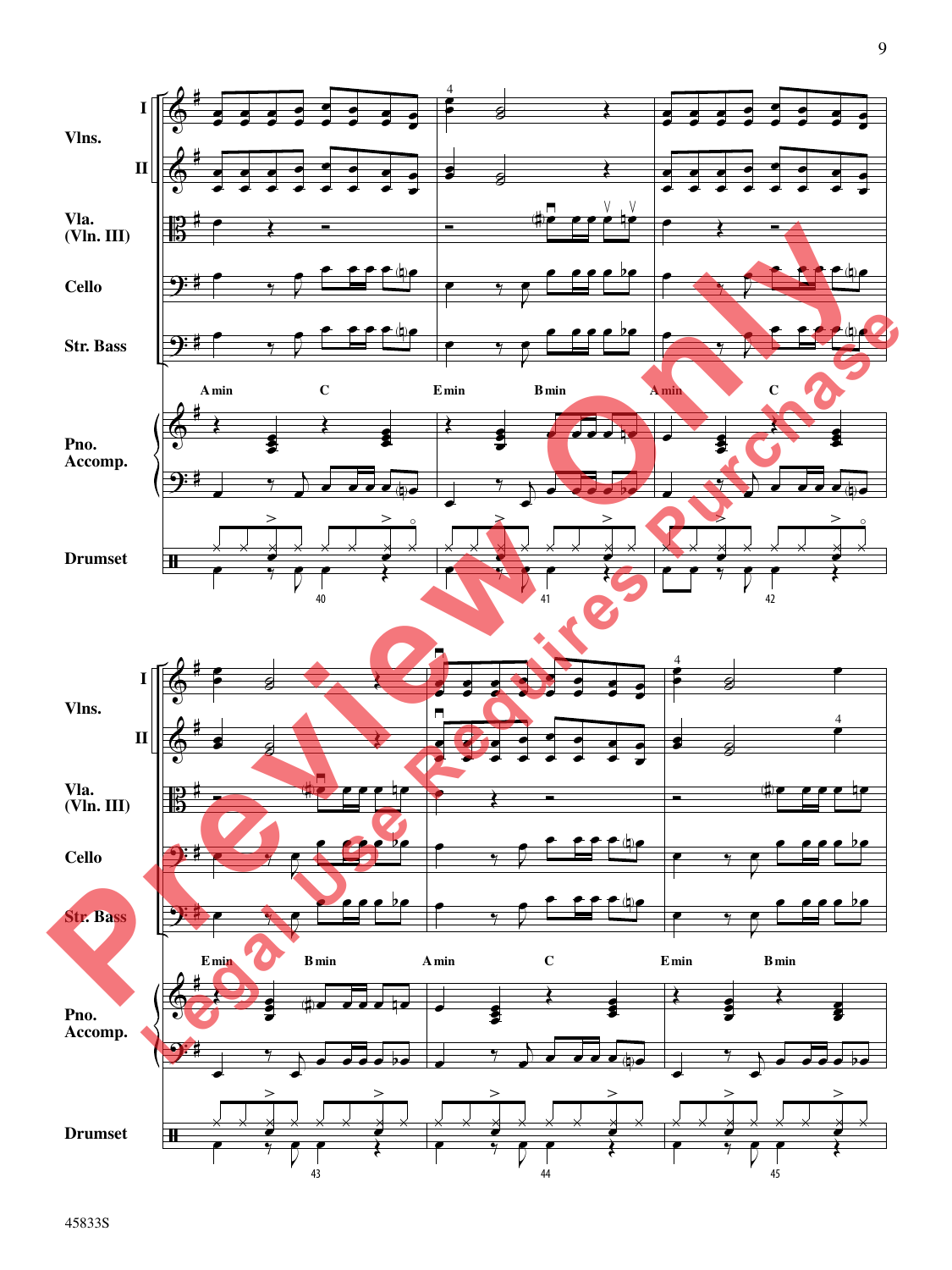![](_page_9_Figure_0.jpeg)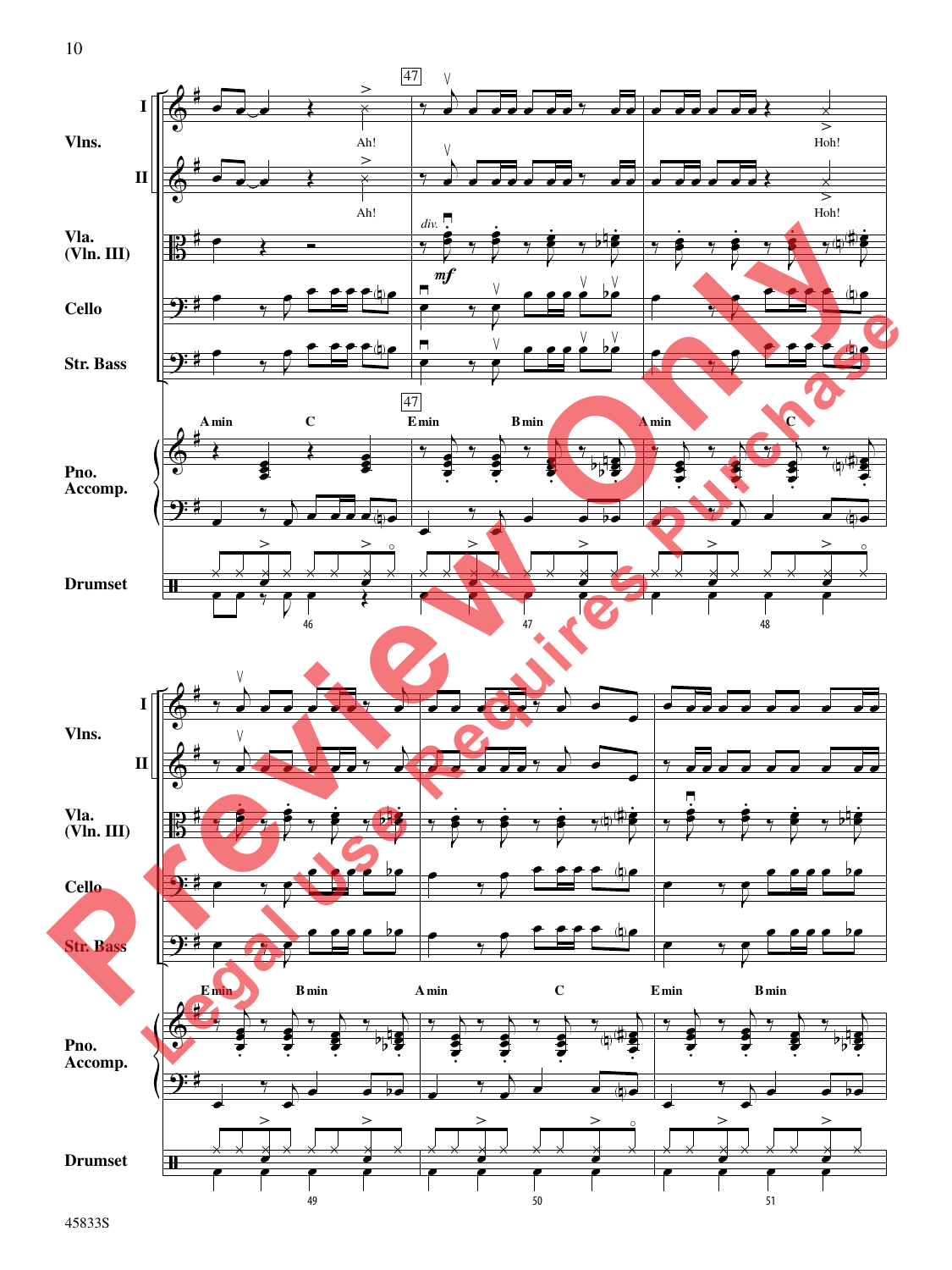![](_page_10_Figure_0.jpeg)